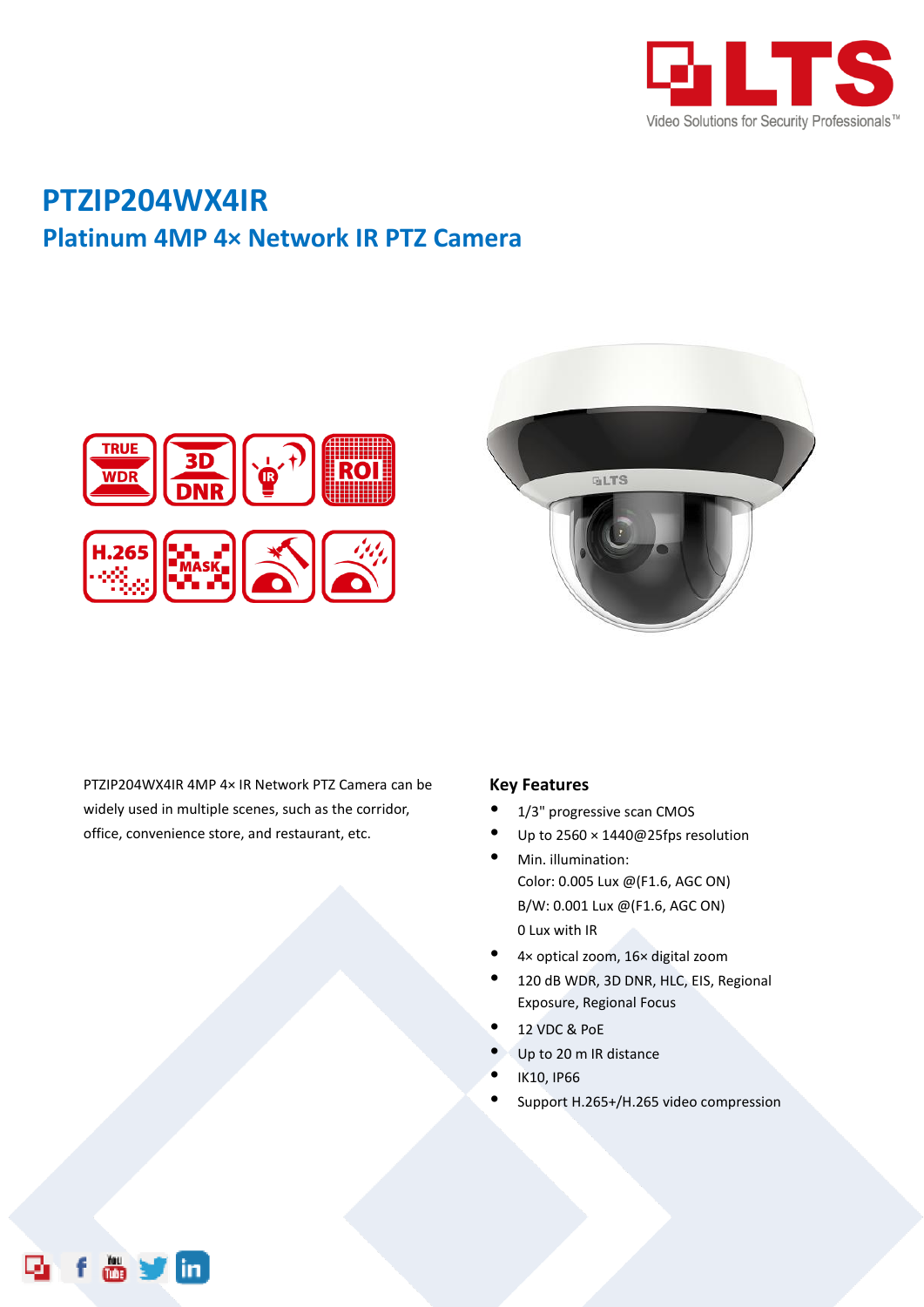

## **Specification**

| <b>Camera Module</b>        |                                                                                                                                                                                                                   |  |
|-----------------------------|-------------------------------------------------------------------------------------------------------------------------------------------------------------------------------------------------------------------|--|
| Image Sensor                | 1/3" progressive scan CMOS                                                                                                                                                                                        |  |
| Min. Illumination           | Color: 0.005 Lux @(F1.6, AGC ON)<br>B/W: 0.001 Lux @(F1.6, AGC ON)<br>0 Lux with IR                                                                                                                               |  |
| <b>White Balance</b>        | Auto/Manual/ATW (Auto-tracking White Balance)/Indoor/Outdoor/Fluorescent<br>Lamp/Sodium Lamp                                                                                                                      |  |
| Gain                        | Auto/Manual                                                                                                                                                                                                       |  |
| <b>Shutter Time</b>         | 50Hz: 1/1 s to 1/30,000 s<br>60Hz: 1/1 s to 1/30,000 s                                                                                                                                                            |  |
| Day & Night                 | IR Cut Filter                                                                                                                                                                                                     |  |
| Digital Zoom                | $16\times$                                                                                                                                                                                                        |  |
| Privacy Mask                | 24 programmable privacy masks                                                                                                                                                                                     |  |
| <b>Focus Mode</b>           | Auto/Semi-automatic/Manual                                                                                                                                                                                        |  |
| <b>WDR</b>                  | 120 dB WDR                                                                                                                                                                                                        |  |
| Lens                        |                                                                                                                                                                                                                   |  |
| Focal Length                | 2.8 mm to 12 mm, 4x optical zoom                                                                                                                                                                                  |  |
| Zoom Speed                  | Approx. 2 s (optical lens, wide-tele)                                                                                                                                                                             |  |
| Field of View               | Horizontal field of view: 100° to 33° (Wide-Tele)<br>Vertical field of view: 53° to 18° (Wide-Tele)<br>Diagonal field of view: 119° to 37.5° (Wide-Tele)                                                          |  |
| <b>Working Distance</b>     | 10 mm to 1500 mm (wide-tele)                                                                                                                                                                                      |  |
| Aperture Range              | F1.6 to F2.7                                                                                                                                                                                                      |  |
| <b>PTZ</b>                  |                                                                                                                                                                                                                   |  |
| Movement Range (Pan)        | $0^\circ$ to 330 $^\circ$                                                                                                                                                                                         |  |
| Pan Speed                   | Configurable, from 0.1°/s to 100°/s,<br>Preset speed: 100°/s                                                                                                                                                      |  |
| Movement Range (Tilt)       | From 0° to 90°                                                                                                                                                                                                    |  |
| <b>Tilt Speed</b>           | Configurable, from 0.1°/s to 100°/s<br>Preset Speed: 100°/s                                                                                                                                                       |  |
| Proportional Zoom           | Support                                                                                                                                                                                                           |  |
| Presets                     | 300                                                                                                                                                                                                               |  |
| Power-off Memory            | Support                                                                                                                                                                                                           |  |
| <b>Compression Standard</b> |                                                                                                                                                                                                                   |  |
| Video Compression           | Main Stream: H.265+/H.265/H.264+/H.264<br>Sub-stream: H.265/H.264/MJPEG<br>Third Stream: H.265/H.264/MJPEG                                                                                                        |  |
| <b>H.264 Type</b>           | Baseline Profile/Main Profile/High Profile                                                                                                                                                                        |  |
| $H.264+$                    | Support                                                                                                                                                                                                           |  |
| $H.265+$                    | Support                                                                                                                                                                                                           |  |
| Video Bitrate               | 32 Kbps to 16384 Kbps                                                                                                                                                                                             |  |
| Audio Compression           | G.711alaw/G.711ulaw/G.722.1/G.726/MP2L2/PCM                                                                                                                                                                       |  |
| Audio Bitrate               | 64 Kbps (G.711)/16 Kbps (G.722.1)/16 Kbps (G.726)/32 Kbps to 160 Kbps(MP2L2)                                                                                                                                      |  |
| <b>SVC</b>                  | Support                                                                                                                                                                                                           |  |
| <b>Smart Features</b>       |                                                                                                                                                                                                                   |  |
| <b>Basic Event</b>          | Motion Detection, Video Tampering Detection, Exception                                                                                                                                                            |  |
| <b>Smart Event</b>          | Face Detection, Intrusion Detection, Line Crossing Detection, Region Entrance Detection,<br>Region Exiting Detection, Object Removal Detection, Unattended Baggage Detection, Audio<br><b>Exception Detection</b> |  |

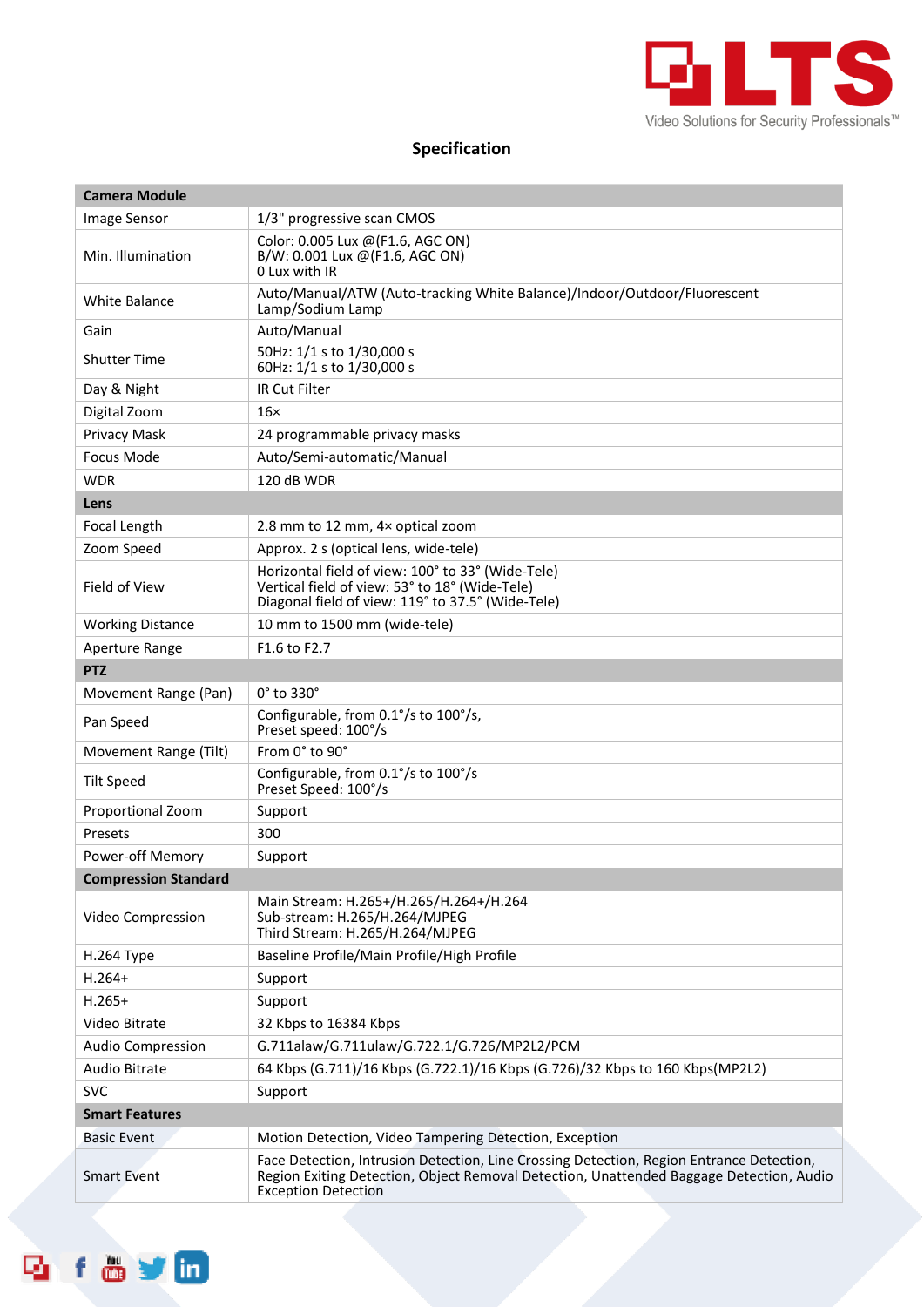

| <b>Smart Record</b>        | ANR (Automatic Network Replenishment), Dual-VCA                                                                                                                    |  |
|----------------------------|--------------------------------------------------------------------------------------------------------------------------------------------------------------------|--|
| <b>ROI</b>                 | Main stream, sub-stream, and third stream respectively support two fixed areas.                                                                                    |  |
| IR.                        |                                                                                                                                                                    |  |
| <b>IR Distance</b>         | 66ft(20 m)                                                                                                                                                         |  |
| Smart IR                   | Support                                                                                                                                                            |  |
| Image                      |                                                                                                                                                                    |  |
| Max. Resolution            | $2560 \times 1440$                                                                                                                                                 |  |
| Main Stream                | 50Hz: 25fps (2560 × 1440, 2048 × 1536, 1920 × 1080, 1280 × 960, 1280 × 720)<br>60Hz: 24fps (2560 × 1440), 30fps (2048 × 1536, 1920 × 1080, 1280 × 960, 1280 × 720) |  |
| Sub-Stream                 | 50Hz: 25fps (704 × 576, 640 × 480, 352 × 288)<br>60Hz: 30fps (704 $\times$ 480, 640 $\times$ 480, 352 $\times$ 240)                                                |  |
| <b>Third Stream</b>        | 50Hz: 25fps (1280 × 720, 704 × 576, 640 × 480, 352 × 288)<br>60Hz: 30fps (1280 × 720, 704 × 480, 640 × 480, 352 × 240)                                             |  |
| Image Enhancement          | 3D DNR, HLC, EIS, Regional Exposure, Regional Focus                                                                                                                |  |
| <b>Network</b>             |                                                                                                                                                                    |  |
| Network Storage            | Built-in memory card slot, support Micro SD/SDHC/SDXC, up to 256 GB; NAS (NPS, SMB/<br>CIPS), ANR                                                                  |  |
| Protocols                  | IPv4/IPv6, HTTP, HTTPS, 802.1x, Qos, FTP, SMTP, UPnP, SNMP, DNS, DDNS, NTP, RTSP,<br>RTCP, RTP, TCP/IP, UDP, IGMP, ICMP, DHCP, PPPoE, Bonjour                      |  |
| API                        | Open-ended, support ONVIF, ISAPI, and CGI, support Third-Party Management Platform                                                                                 |  |
| Simultaneous Live View     | Up to 20 channels                                                                                                                                                  |  |
| User/Host                  | Up to 32 users<br>3 levels: Administrator, Operator and User                                                                                                       |  |
| <b>Security Measures</b>   | User authentication (ID and PW), Host authentication (MAC address); HTTPS encryption;<br>IEEE 802.1x port-based network access control; IP address filtering       |  |
| Web Browser                | IE 8 to 11, Chrome 31.0 to 44, Firefox 30.0 to 51                                                                                                                  |  |
| <b>Interface</b>           |                                                                                                                                                                    |  |
| Audio Interface            | 1-ch audio input and 1-ch audio output                                                                                                                             |  |
| Network Interface          | 1 RJ45 10 M/100 M Ethernet, PoE                                                                                                                                    |  |
| General                    |                                                                                                                                                                    |  |
| Power                      | 12 VDC & PoE<br>Max.: 12 W (Max. 3.9 W for IR)                                                                                                                     |  |
| <b>Working Temperature</b> | -20°C to 60°C (-4°F to 140°F)                                                                                                                                      |  |
| <b>Working Humidity</b>    | $\leq 90\%$                                                                                                                                                        |  |
| Protection Level           | IP66 Standard, IK 10, TVS 4000V Lightning Protection, Surge Protection and Voltage<br><b>Transient Protection</b>                                                  |  |
| Material                   | Aluminum alloy, PC, PC+ABS                                                                                                                                         |  |
| Dimensions                 | $\Phi$ 130.7 mm × 101.7 mm ( $\Phi$ 5.15" × 4.00")                                                                                                                 |  |
| Weight                     | Approx. 0.53 kg (1.17 lb)                                                                                                                                          |  |

**f & y m** 

凾